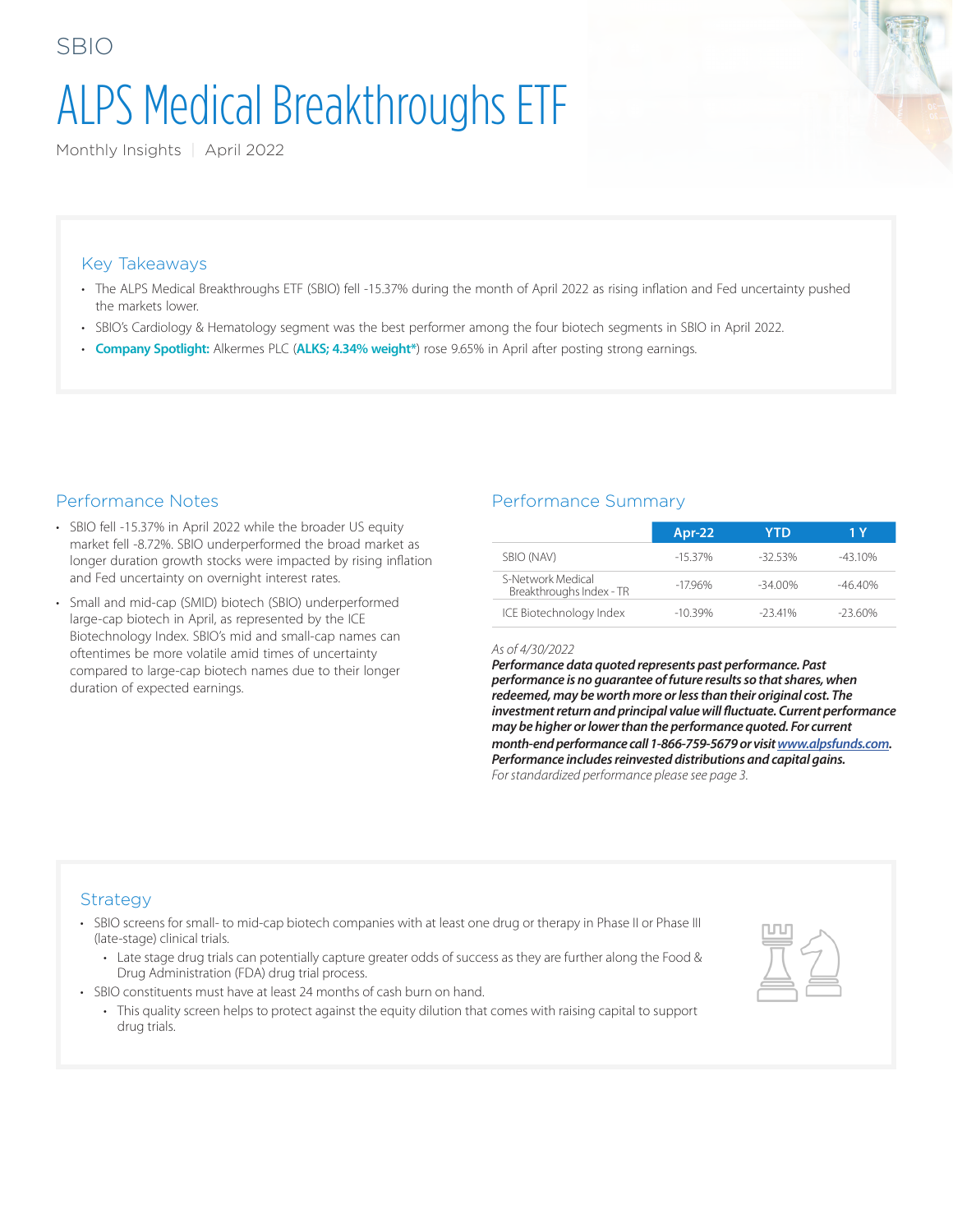## SBIO Monthly Insights | April 2022 ALPS Medical Breakthroughs ETF

## Contribution to Return by Treatment Focus

- SBIO's Cardiology & Hematology segment was the best performer in April 2022. Within the segment, LianBio (LIAN; 0.38% weight\*), was the top performer after partner Bristol Myers Squibb (BMY; not in SBIO) gained approval for its hypertrophic cardiomyopathy treatment, which LianBio licenses. However, investors were mixed on the news due to a boxed warning of a potential risk of heart failure.
- Cytokinetics Inc. (CYTK; 3.10% weight\*) gained over 8% after several analysts raised their price target for the company following the approval of BMY's hypertrophic cardiomyopathy treatment (mentioned in the previous bullet). Cytokinetics has a similar drug, aficamten, that analysts believe could be a better solution amid BMY's treatments shortcomings. Bellus Health (BLU, 0.69% weight\*) also rose over 17% after analysts were positive on its upcoming meeting with the FDA to possibly approve its immunotherapy to treat refractory chronic cough.
- Despite weakness in the Cancer segment, Immunocore Holdings (IMCR, 1.18% weight\*) rallied over 9% in April after the European Commission approved its immunotherapy to treat metastatic melanoma.

## Valuation Update

- The S-Network Medical Breakthroughs Index (PMBI) has a weighted average cash-burn of 38 months that continues to exceed peer biotechnology indexes, and is a distinguishing defensive characteristic for the fund.
- PMBI's holdings have an average market value of \$1.927 billion, with 34.58% classified as mid-caps, and 65.42% classified as small-caps.



#### **SBIO Company Focus Contribution To Return**

*Source: Bloomberg L.P., as of 4/30/2022*

*Past performance is no guarantee of future results.*

## Index Characteristics

|                                                 | <b>S-Network</b><br><b>Medical</b><br><b>Index</b> | S&P<br><b>Biotechnology</b><br><b>Breakthroughs Select Industry</b><br><b>Index</b> | <b>ICE</b><br><b>Biotechnology</b><br><b>Index</b> |
|-------------------------------------------------|----------------------------------------------------|-------------------------------------------------------------------------------------|----------------------------------------------------|
| Number of<br>Constituents                       | 130                                                | 156                                                                                 | 371                                                |
| Weighted<br>Average Market<br>$Cap (in Mil, \)$ | \$1,930                                            | \$10,169                                                                            | \$38,099                                           |
| Price/Sales Ratio                               | 5.27x                                              | 5.65x                                                                               | 4.90x                                              |
| Cash Burn<br>(months)                           | 38.22                                              | 28.29                                                                               | 29.89                                              |

*Source: Bloomberg L.P., as of 4/30/2022 Past performance is no guarantee of future results.*

## April 2022 Company Spotlight

#### **Company: Alkermes PLC (ALKS; 4.34% weight\*) Focus Group:** Rare & Orphan Diseases

- Alkermes, based in Ireland, focuses on treatments for central nervous systems disorders such as addiction and schizophrenia.
- Alkermes gained 9.65% in April after reporting strong earnings towards the end of the month. The company beat estimates for revenues and earnings, while maintaining guidance for the year. CEO Richard Pops noted positive feedback on its antipsychotic drug that launched late in 2021 and its drug, Vivitrol, used to treat opioid and alcohol dependence as two treatments that continue to perform well for the company.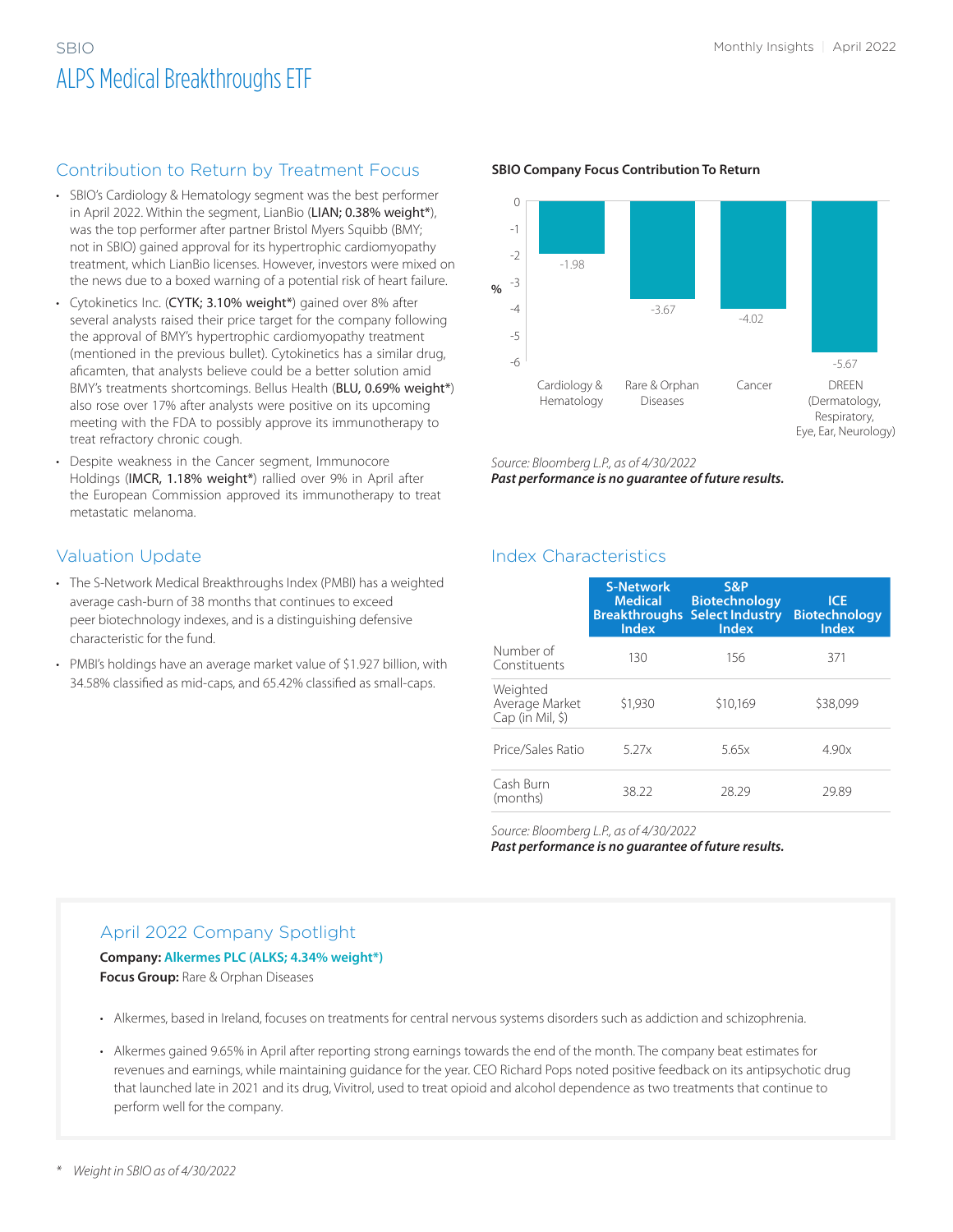#### ALPS Medical Breakthroughs ETF (SBIO) Performance

|                                            | <b>Cumulative</b><br>as of 4/30/2022 |            |            | <b>Annualized</b><br>as of 3/31/2022 |                |          |       |                 |
|--------------------------------------------|--------------------------------------|------------|------------|--------------------------------------|----------------|----------|-------|-----------------|
| <b>Total Returns</b>                       | 1 M                                  | 3 M        | <b>YTD</b> | SI <sup>1</sup>                      | 1 <sub>Y</sub> | 3 Y      | 5Y    | SI <sup>1</sup> |
| NAV (Net Asset Value)                      | $-15.37\%$                           | $-18.23%$  | $-32.53%$  | 21.18%                               | $-32.88%$      | $-2.32%$ | 6.46% | 5.08%           |
| Market Price                               | $-15.27\%$                           | $-18.12%$  | $-32.53%$  | 21.18%                               | $-32.97\%$     | $-2.34%$ | 6.43% | 5.06%           |
| S-Network Medical Breakthroughs Index - TR | $-15.36\%$                           | $-18.17\%$ | $-32.44%$  | 24.04%                               | $-32.68\%$     | $-2.04%$ | 6.74% | 5.41%           |
| NASDAQ Biotechnology Index - TR            | -9.73%                               | -9.53%     | $-20.27\%$ | 22.65%                               | $-11.16%$      | 6.54%    | 6.93% | 4.32%           |

*Performance data quoted represents past performance. Past performance is no guarantee of future results so that shares, when redeemed, may be worth more or less than their original cost. The investment return and principal value will fluctuate. Current performance may be higher or lower than the performance quoted. For current month-end performance call 1-866-759-5679 or visit [www.alpsfunds.com](http://www.alpsfunds.com). Performance includes reinvested distributions and capital gains.*

*Market Price is based on the midpoint of the bid/ask spread at 4 p.m. ET and does not represent the returns an investor would receive if shares were traded at other times.*

*1 Fund inception date: 12/30/2014*

*Total Operating Expenses: 0.50%*

#### Top 10 Holdings

| <b>IONIS PHARMACEUTICALS INC.</b> | 4.83% |
|-----------------------------------|-------|
| AI KERMES PLC                     | 4.34% |
| CEREVEL THERAPEUTICS HOLDING      | 4.02% |
| GAI APAGOS NV-SPON ADR            | 3.53% |
| CYTOKINFTICS INC                  | 3.10% |
| KARI INA THERAPELITICS INC        | 3.08% |
| ACADIA PHARMACEUTICALS INC        | 276%  |
| INSMED INC                        | 2.42% |
| PTC THERAPEUTICS INC.             | 2.34% |
| IOVANCE BIOTHERAPELITICS INC      | 2.21% |

*Source: SS&C ALPS Advisors, as of 4/30/2022, subject to change Daily holdings are available at [www.alpsfunds.com.](http://www.alpsfunds.com)*

Treatment Focus Breakdown



*Source: S-Network Global Indexes, as of 4/30/2022, holdings subject to change*